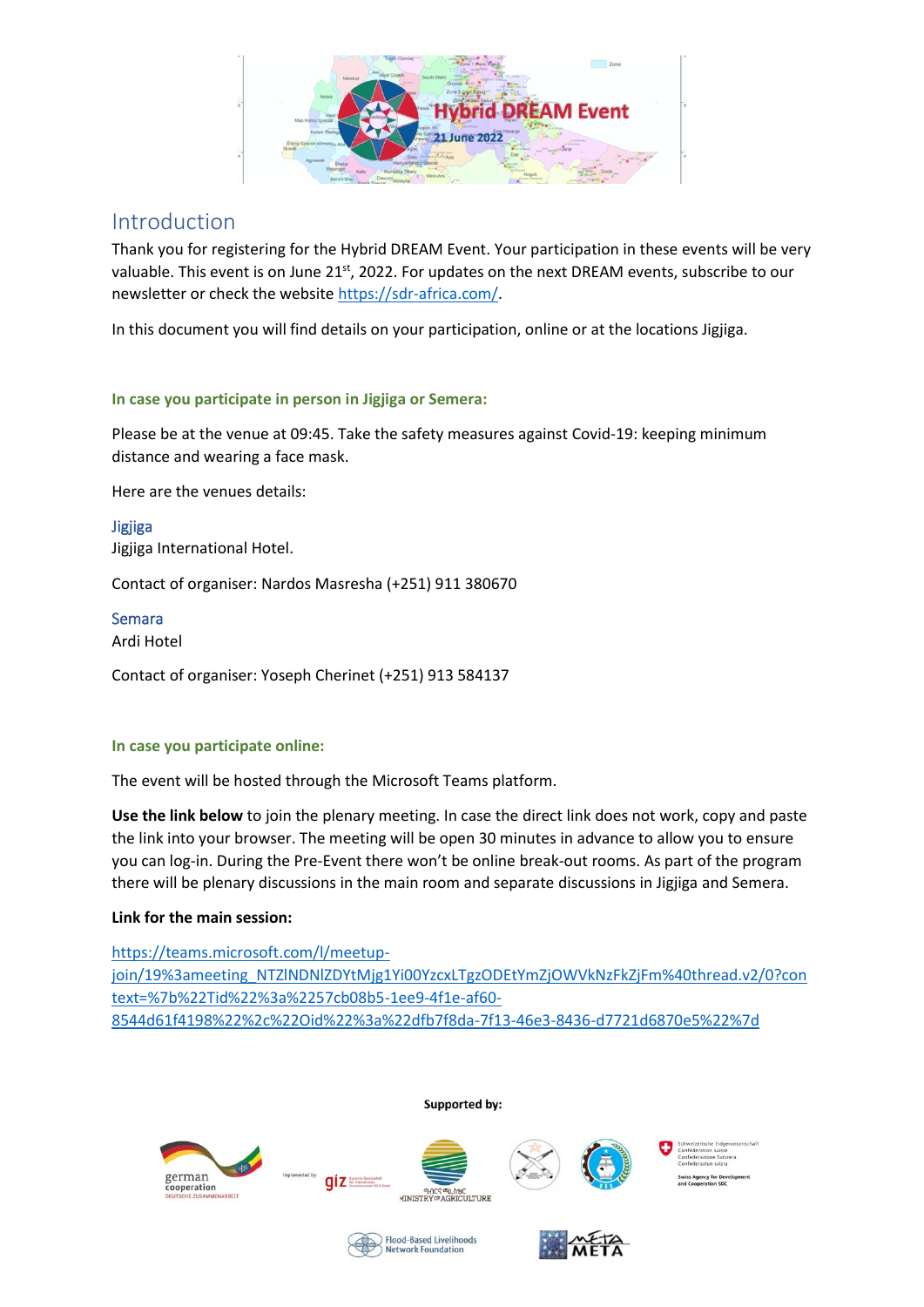

Once you are in the meeting, you can use these controls, which you can find in the right upper corner (in case of using the installed app) or the lower part of the window (in case of using the browser):



**Please take note:** Microsoft Teams does provide the option to follow the event without logging-in, but for an interactive participation, **we advise you to create a (free) Teams account prior to the event.** The event can be followed using your browser.

To create the account, click on the link for the first session on the previous page of this document and then follow the steps on the screen. Make sure you remember which e-mail address and password you use for your Teams account as you need them to login a next time.

In case you have an existing Teams account (for example provided by your organisation) you can use that account.

In case you do not want to create a Teams account, select the option 'continue on this browser', which will allow you to follow the event in your browser without a need to download the software.